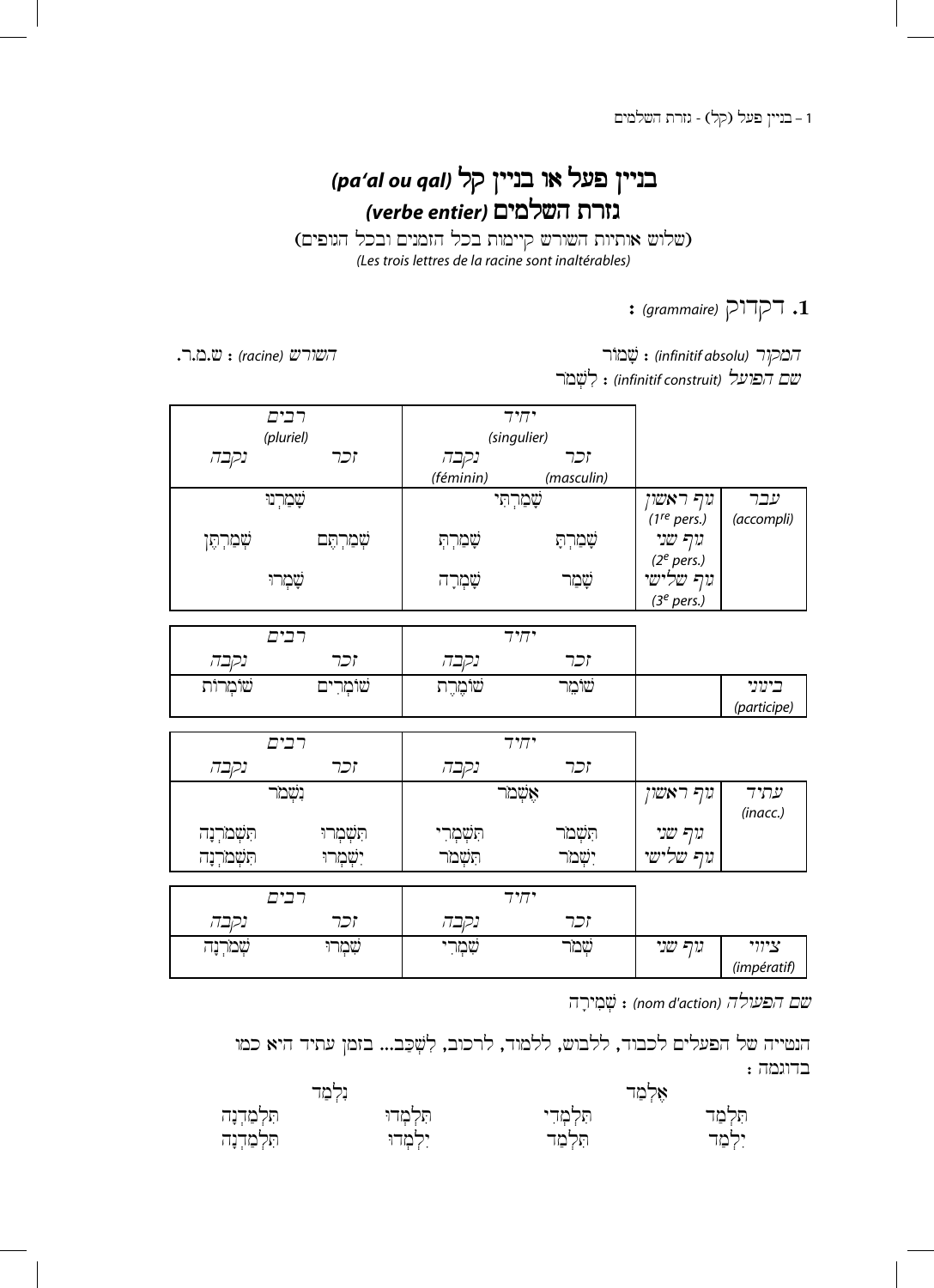2. הרנילים (exercices):

א. השלם את הטבלה בצורות העבר :

(Compléter le tableau ci-dessous avec un verbe à l'accompli)

| הם/הן    | אתן | אתם       | אנדונו $\kappa$ | 877     | $N\sqrt{7}$ | את | אתה | אני        |
|----------|-----|-----------|-----------------|---------|-------------|----|-----|------------|
|          |     |           |                 |         | לִמַר       |    |     |            |
|          |     |           |                 |         |             |    |     | וְכַרְתִּי |
|          |     | מְכַרְחֶב |                 |         |             |    |     |            |
|          |     |           |                 | פּתְרָה |             |    |     |            |
| פּוָשׁוּ |     |           |                 |         |             |    |     |            |

ב. כתוב את הפעלים בזמן עבר :

(Mettre les verbes entre parenthèses à l'accompli)

- - . צדק (ללמוד, *גוף שלישי*, ר*בים*) ישבי תבל.
- . וְלֹא \_\_\_\_\_\_ (לזכור, *נוף שלישי*, רבים) בְּנֵי יִשְׂרָאֵל אֶת־יְהוָה.
- 4. וַיֹּאמֶר אֵנִי יוֹסֵף אֲחִיכֶם אֲשֶׁר־\_\_\_\_\_\_ (למכור, *נוף שני, זכר, רבים*) אֹתִי מְצִרָיִמָה.
	- 5. וִרוּחַ יְהוָה \_\_\_\_\_\_\_ (ללבוש, *גוף שלישי, נקבה, יחיד*) אֶת־גְּדְעוֹן.

נ. כתוב את הפעלים בבינוני :

(Mettre les verbes entre parenthèses au participe)

1. וִהְנֶה שָׁאוּל \_\_\_\_\_\_\_ (לשכב, *זכר, יחיד*) יַשֵׁן בַּמַעִנֶּל.

- . כה אָמַר יְהוָה צִבָאוֹת 2 הִנְנִי \_\_\_\_\_\_\_ (לשבור, זכר, יחיד) אֶת־קֶשֶׁת עֵילָם רֵאשִׁית גְּבוּרַתַם.
- 3. מִזְרָחָה מֹשֶׁה וְאַהֲרֹן וּבָנָיו \_\_\_\_\_\_\_ (לשמור, זכר, רבים) מִשְׁמֶרֶת הַמִּקְדָשׁ לְמִשְׁמֶרֶת בִּנֵי יִשְׂרָאֵל.
	- 4. אנחנו ילכרות, *זכר, רבים*) אמנה וכתבים.
	- 5. וְעֹשֶׂה חֶסֶד לַאֲלִפִּים לְאֹהֲבָי \_\_\_\_\_\_\_ (וּלְ + לשמור, זכר, רבים, סמיכות [état cs]) מצותי.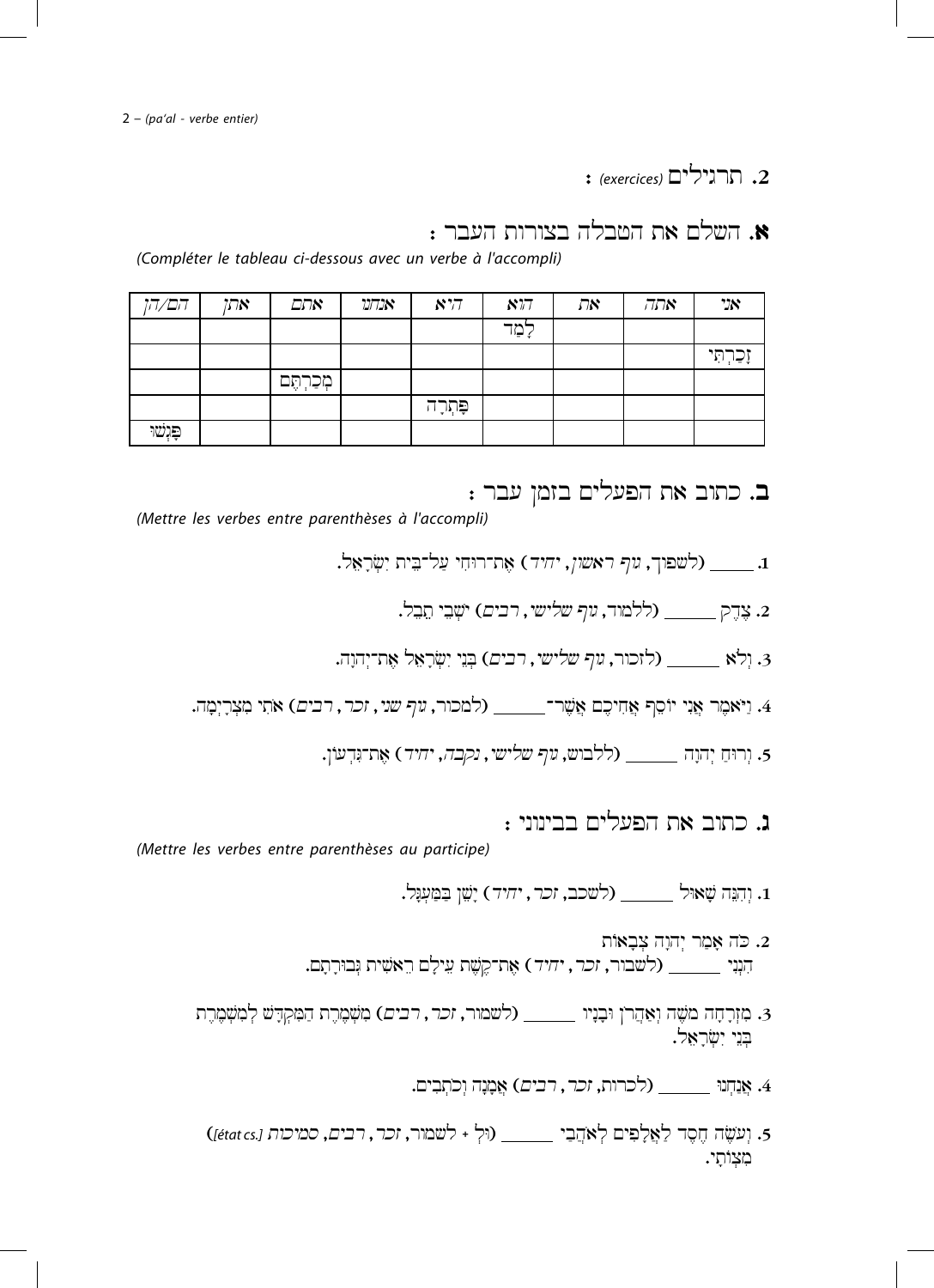3 – בניין פעל (קל) - גזרת השלמים

ד. השלם את הטבלה בצורות העתיד :

(Compléter le tableau ci-dessous avec un verbe à l'inaccompli)

| הם          | אתן | אתם | אנדונו           | 877 | דורה     | את          | אתה | "N      |
|-------------|-----|-----|------------------|-----|----------|-------------|-----|---------|
|             |     |     |                  |     |          | תִּכְבְּדִי |     |         |
|             |     |     |                  |     |          |             |     | ್ಕ್ ಕ್ಲ |
|             |     |     |                  |     | יִמְכֹּר |             |     |         |
| יִשְׁפְּכוּ |     |     |                  |     |          |             |     |         |
|             |     |     | ----<br>بباياسات |     |          |             |     |         |

ה. כתוב את הפעלים בזמן עתיד :

(Mettre les verbes entre parenthèses à l'inaccompli)

. ולא \_\_\_\_\_ (ללמוד, *גוף שלישי*, זכר, רבים) עוד מלחמה.

(לסגור, גוף שלישי, זכר, יחיד, וי"ו־ההיפוך [waw conversif]) את־דלתות בית־יהוה.

4. הֶהֲרִים \_\_\_\_\_\_\_ (לרקוד, *נוף שני, זכר, רבים*) כְאֵילִים.

5. וַעֲל־סוּסִים \_\_\_\_\_\_\_ (לרכוב, גוף שלישי, זכר, רבים).

ו. 1. תרגם את הפסוקים הבאים

(Traduire les versets suivants)

ניקראי משה אל־כָל־יִשְׂרָאֵל ניֹאמֵר אֲלֵהֶם שִׁמַע? יִשְׂרָאֵל אֶת־הַחִקִּים וְאֵת־הַמִּשִׁפּטִים אֲשֶׁר אַנְכִי דִּבֶר בְּאָזְוֶיכֶם הַיּוֹם ולמדתם אתם וּשָׁמַרְחֶם לַעֲשֹׁתַם3: יִהוָה אֱלֹהֶינוּ כָּרַת עִמָּנוּ בְּרִית בְּחֹרֵב :

יקרא ( xxx) ו גאאולא ( xxx) איז א', אורת אי גאגולא ( xxx) ו גא 2 כאשר ל' הפועל היא ע', צורת הציווי היא xxxולא xxx: שמע. 3 כאשר פ' הפועל היא ע' ול' הפועל היא ה', צורת שם הפועל היא לַצֵאֹת : לַעֲשׂוֹת.

2. נתח (שורש (racine), בניין (binyan), ומן (aspect), גוף (personne), מין [Jgenre], מספר (mombre)...) את הפעלים השלמים הנמצאים בפסוקים הקודמים. (Analyser les verbes entiers « réguliers » des versets en question)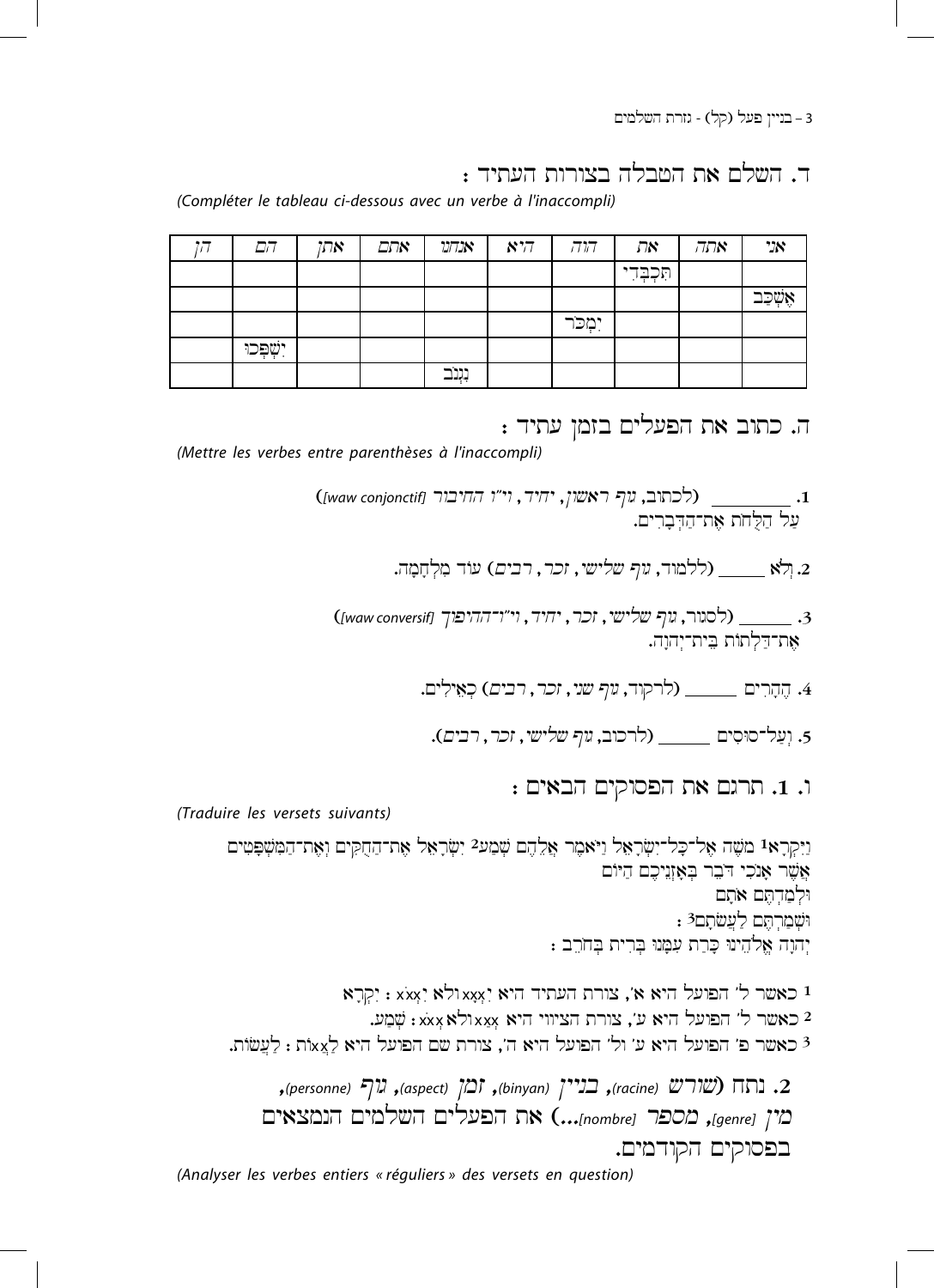: *(liste de verbes)* MylAf tmycr .3

הרשימה כוללת פעלים שיש להשלים בתרגילים, בצורת שם הפועל. השורש נוסף כאשר קשה לזהות אותו מתוך שם הפועל.

*(Cette liste de verbes va de pair avec les exercices de la leçon)*

| dire                    | לָאמר              |
|-------------------------|--------------------|
| voler, dérober          | לִנִב              |
| se souvenir de          | לִזְכֹּר           |
| être lourd              | לִכְבֹד            |
| couper, retrancher      | כרת                |
| faire alliance avec     | רת בְּרִית עִם     |
| écrire                  | לכתב               |
| mettre, revêtir         | ללבש               |
| apprendre               | ללמד               |
| vendre                  | לִמְכֹּר           |
| fermer                  | לִסְנִר            |
| faire                   | לַעֲשׂוֹת [ע.ש.ה.] |
| rencontrer              | לפגש               |
| interpréter, résoudre   | לִפְתֹּר           |
| crier, appeler          | ללבא               |
|                         |                    |
| monter à cheval         | לרִכּב             |
| danser                  | לרקד               |
| briser, casser          | לִשָּׁבּר          |
| se coucher, être couché | לִשְׁכַב           |
| entendre, écouter       | לשמע               |
| garder, observer        | לִשְׁמֹר           |